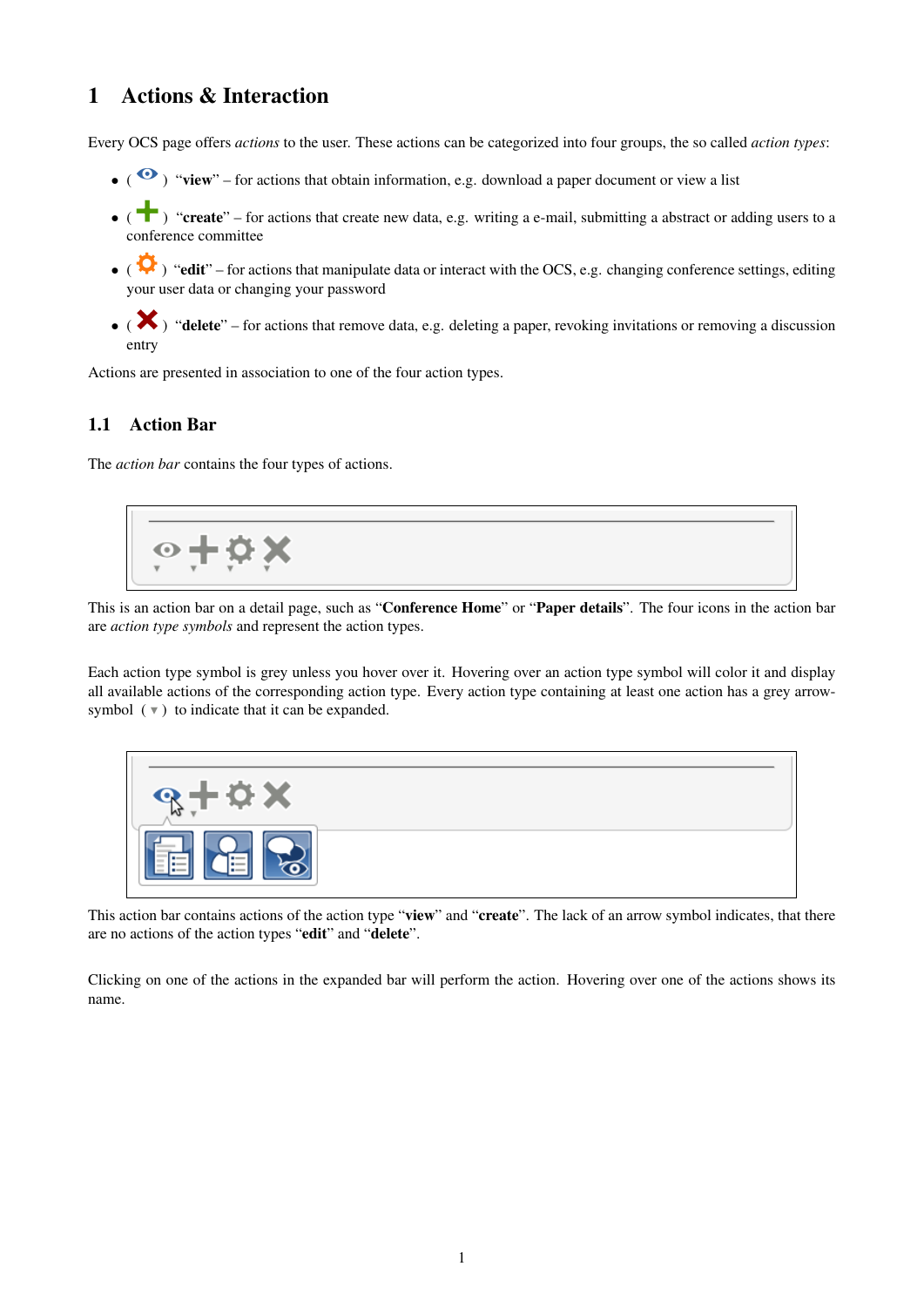## 1.2 Action Overview Page

Clicking on one of the action type symbols will take you to an overview page for all available actions of that action type. This does not work for action types that do not contain at least action.

| <b>2</b> OCS Conference <b>F</b> Paper list <b>C</b> User list Discussion                                                                                              | <b>E</b> Logout                   |  |  |  |  |  |
|------------------------------------------------------------------------------------------------------------------------------------------------------------------------|-----------------------------------|--|--|--|--|--|
| OCS » Conference list » ApSci » Select action for "Aperture Science Workgroup"                                                                                         |                                   |  |  |  |  |  |
| <b>Select action for "Aperture Science Workgroup"</b>                                                                                                                  |                                   |  |  |  |  |  |
| $\sqrt{ }$                                                                                                                                                             |                                   |  |  |  |  |  |
| <b>View papers</b><br><b>View users</b><br>View the papers that have been<br>Shows a list of all users for this<br>submitted to this conference.<br>conference service |                                   |  |  |  |  |  |
| View discussion<br>Follow current discussions of this<br>conference                                                                                                    |                                   |  |  |  |  |  |
|                                                                                                                                                                        |                                   |  |  |  |  |  |
|                                                                                                                                                                        |                                   |  |  |  |  |  |
|                                                                                                                                                                        |                                   |  |  |  |  |  |
|                                                                                                                                                                        |                                   |  |  |  |  |  |
|                                                                                                                                                                        |                                   |  |  |  |  |  |
| OCS » Conference list » ApSci » Select action for "Aperture Science Workgroup"                                                                                         |                                   |  |  |  |  |  |
| <b>P</b> Howtos<br><b>P</b> User profile                                                                                                                               | User guide<br>$\sqrt{\S}$ Imprint |  |  |  |  |  |

This overview page displays every available action included in the currently viewed action type, as well as a short summary of their effects. You can switch your view to an overview of another action type by clicking either the action type symbol or the arrow-symbol  $( )$ .

Clicking on any action will perform the action. The effect is the same as clicking an action of the action bar right away.